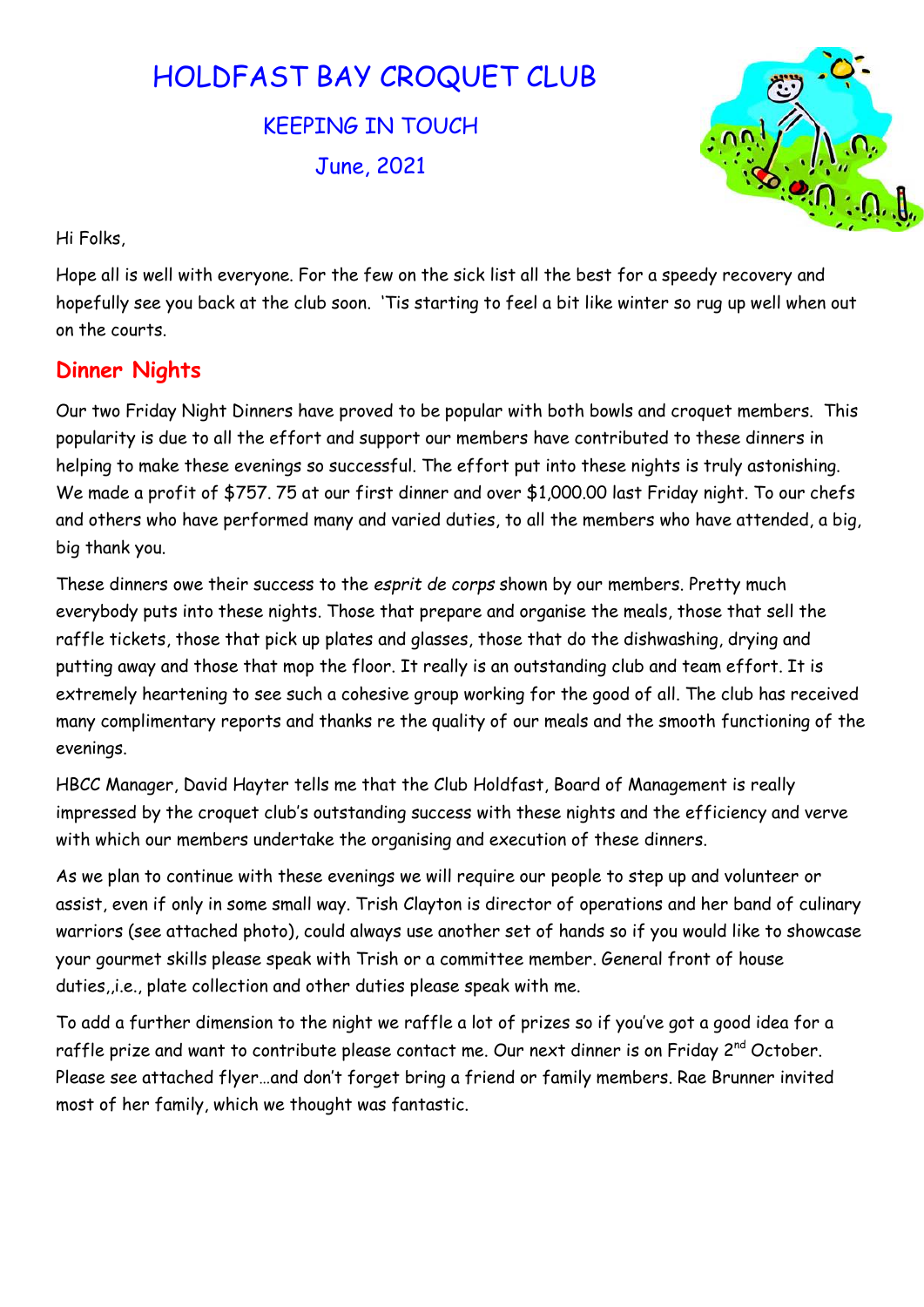### Christmas In July Dinner

The 'Christmas in July' Dinner is upon us again. This year it is on Friday, July 23rd and it would be great to see as many HBCC members as possible at the evening. The menu is as usual pretty impressive. Please remember that there are volunteers behind these nights and the object is to raise funds for our club. Bookings for the night are essential so food can be ordered accordingly. Please come along.

#### Barbecues/Sausage sizzles.

Paul and his happy band of "Sizzlers" are conducting many 'sizzles' this year. On Sunday 13<sup>th</sup> June we are hosting a barbie at the club for the Northern Soul/Motown Weekender. This looks like turning into a monthly event. It will be only a few hours, if that and we would like to have a cycle of volunteers.

Bunnings Barbecues are Friday August 6<sup>th</sup> and September 3<sup>rd</sup>

During the year we will also be running sausage sizzles for many functions at the club. Again, even if it is only for a few hours please consider volunteering. It's great to spread the workload. If at all interested in helping please contact Manager, David Hayter or Paul Wahlstedt or Secretary, Margaret Frost.

#### Fees

All members should have received invoices for Club Holdfast fees. These are due to be paid by the end of August. If you haven't received your invoice please speak with me or Manager, David Hayter, Jenny 'behind the bar' or Treasurer, John McDougall. If there is a financial situation you'd like to discuss discretely please approach HBCC Manager, David Hayter or Club Holdfast Treasurer, John McDougall.

#### Uniforms

During the recent AGM it was brought to the committee's attention that some of the members found the current pennant uniform tops uncomfortable. It was suggested that the synthetic fibre of the tops was not suitable for some players. In an effort to address this but keep continuity of the uniform I investigated our original supplier. I have distributed some photos of the tops considered as being suitable to address the concerns raised and also to be not too dissimilar to the current tops. Our uniform is part of our branding and defines us as a club. The feedback has been positive and the HBCC committee at its next meeting, sometime later this month will discuss the matter. THis is a priority item for the agenda.

Should the committee approved the tops then the suggested retail price will be:

Short sleeve \$18.95 each.

Long sleeve \$22.50 each

The emblem for the left breast will be an additional \$7:50.

In addition there has also been a request for a waterproof (not showerproof) high-quality, well-cut jacket to be approved by the committee for use on cold, wet days. The envisaged jacket will be warm,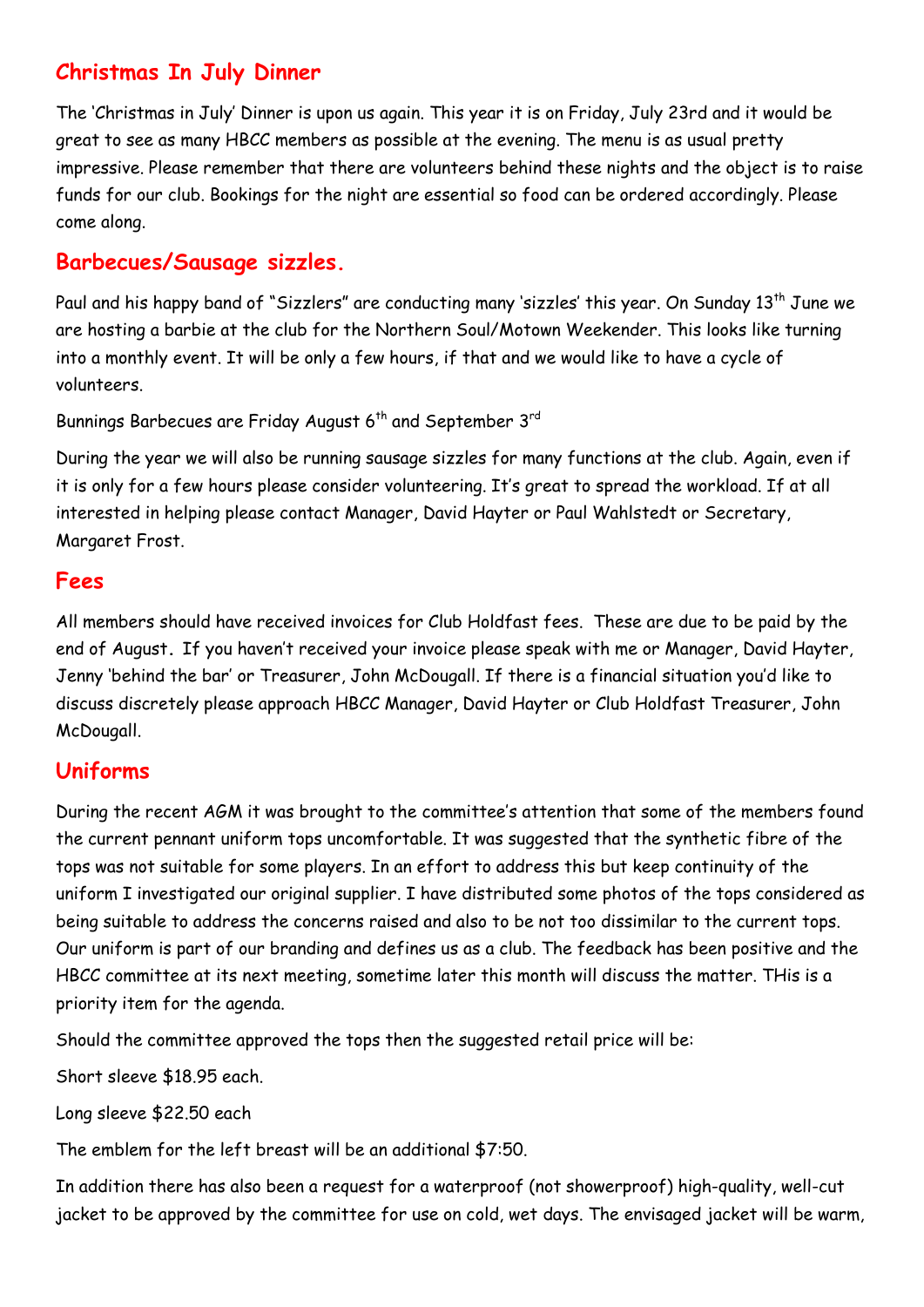have an integrated hood and allow a player freedom of movement to play shots. North Adelaide, Hyde Park and Brighton currently have quality jackets of this calibre. It is expected that jackets of this quality will retail for around \$100+. The committee will investigate the options further.

# Social Play

Despite the inclement weather, good numbers of members are still playing on our established club days of Wednesday, Friday and Saturday mornings. Due to congestion some pennant players have opted to play on Thursday mornings at 9;30am. Being pennant players Thursday mornings tend to get pretty competitive. For those that would rather a social hit there is a group playing on Friday afternoons from 12.00 noon. So if you are seeking an alterative session time to our established times these two options are available. I know that the Friday afternoon social hit would like more players.

# Equipment

Once again all equipment used must be ACCOUNTED FOR and returned to the shed afterwards. If you need a shed key or electronic door zapper please speak with Colin Broom.

An important reminder - due to COVID 19 when playing on ANY day a designated COVID Marshall MUST be present. He or she can be one of the players present. The Marshall must also wear a VISABLE Marshall badge. Even if only two people are present one has to be a COVID Marshall and wear a badge. To become a COVID Marshall is an easy exercise taking approximately 40minutes on line. Just Google 'COVID Marshall Certificate'. Also all players must sign in or alternatively, scan the Q.R.code on the courtside notice board. There are significant fines for both individuals and the club.

# Attendance Record Book

To assist the committee in understanding attendance patterns and therein be aware of court traffic (this can lead to hoop movement and/or orientation of the courts and other maintenance issues), players are required to sign in via the session attendance book. There is to be a date and time at the top of the session. If it's not there please take the initiative and insert these particulars. This has nothing to do with COVID but it does assist the greenstaff and GKLO, Colin Broom in providing a better playing experience for members.

#### Mary Armfield

To the members who remember Mary Armfield this is a message we have recently received from her family. If you do not know of Mary she is a delightful, lovely lady and a long-standing, highly esteemed former club member. Mary is now residing at a Residential Care facility. The HBCC wishes her well and hope to see her visit us soon.

"Mary Armfield says "hello" and sends her regards to everyone. Her family still do intend to bring her out to see the croquet people on a Saturday….. easier said than done.

She has had some health ups and downs but is looking just the same as you would remember her. She must use a walking frame but seems to be managing very well. She would love to have a little chat if you would like to call her on the mobile, but you may have to ring two or three times for her to actually answer. You may even like to visit her.

Oaklands Residential Care PH. 8296 7284 (In Jean St which runs off Morphett Rd before you get to Oaklands train station.) Her phone No is 0417 582 926 "